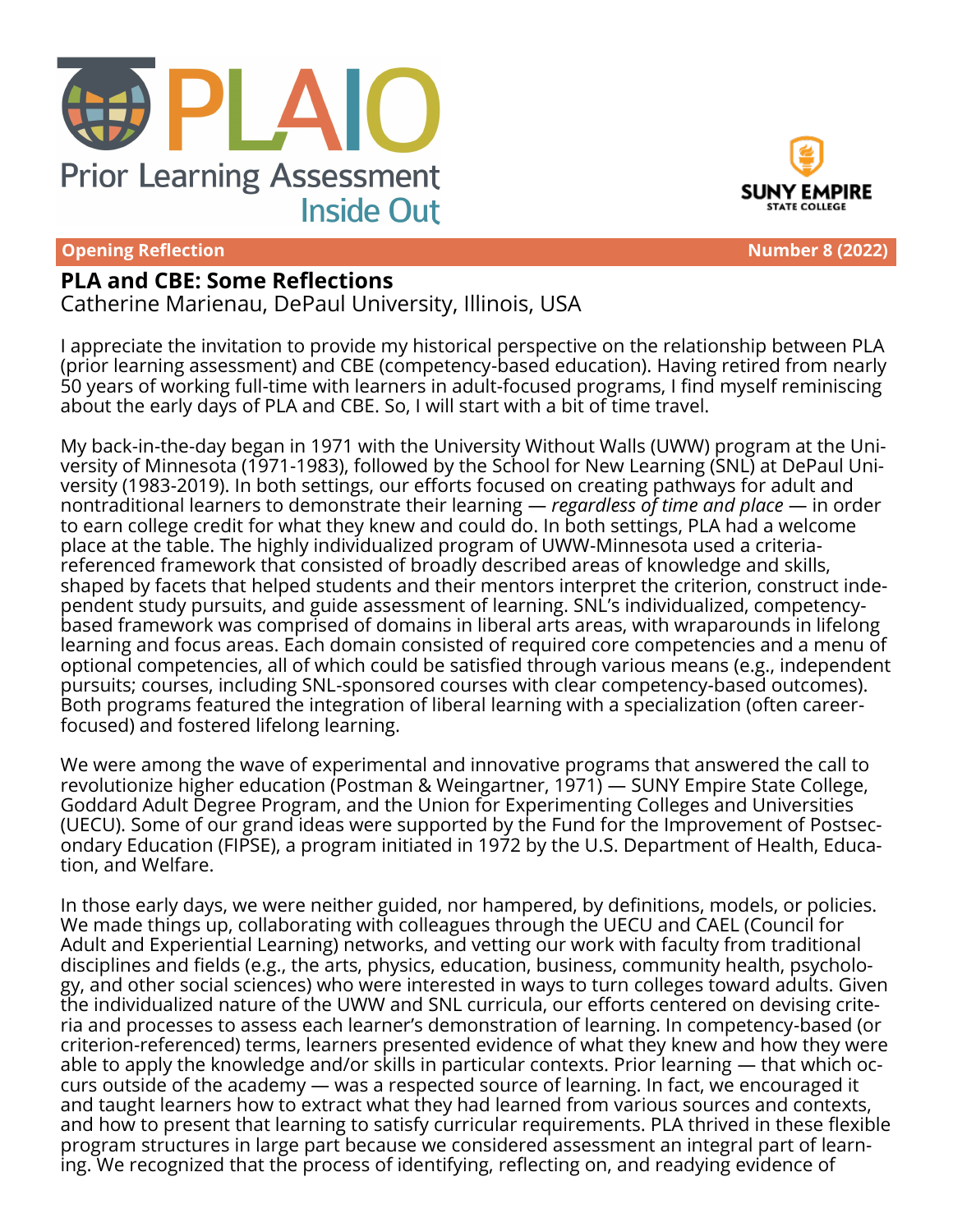learning for assessment was itself a powerful learning experience, thereby creating a symbiotic relationship between prior and new learning. We discovered that it is nearly impossible for a learner to reflect on what has been known without seeing it with fresh eyes and gaining new insights. Often, engaging with the PLA process helped learners decide what else they wanted to learn to enhance their repertoire of knowledge and skills.

My understanding of PLA has remained essentially the same over the years. PLA processes "enable learners to extract what they have learned from experience outside the academy and demonstrate that learning in ways that are credit worthy or competence worthy" (Younger & Marienau, 2017, p. 6). CBE, which can take the form of a variety of models and strategies, is a structure in which PLA can exist. Both "permit — even invite — a range of learning experiences that lead to the same outcomes … [but] operationalize them differently" (p. 5).

I have experienced the natural fit between PLA and CBE and how powerful this union can be for adult learners. In writing about that relationship with other colleagues (Brewer & Marienau, 2016; Cleary et al., 2016), we place learning at the center, supported by sound assessment practices. George Kuh (2016) contributed a provocative piece for *CAEL Forum & News* about "Getting Assessment Back on the Right Track*.*" He traced how assessment began to pull away from its accent on learning to become an agent for accountability, to help prove the value of higherlevel learning to regional accreditors, state agencies, and the like. Today, Kuh is optimistic that assessment may be reclaiming its focus on learning.

In my experience, when accountability becomes the driver instead of learning, policies and practices tend to become more binding, and tensions surface. To be sure, the field does need to be accountable, to learners most of all, for maintaining integrity in learning and assessment. I have contributed a fair amount of my time and thought over the years to creating and advocating for definitions, standards, and accountability measures for both PLA and CBE. Having been one, I think the practitioner-scholars in the field are best equipped to inform policies, create criteria, and model best practices. CAEL and C-BEN (Competency-Based Education Network) have been constructive forums for such endeavors. We no longer need to make things up at the local level; plenty of guidance is available in various forms — consultants, publications, tool kits, and model programs.

I cannot predict in what direction higher education is heading with respect to PLA and CBE. I certainly hope that PLA and CBE flourish, supported at local, state, and national levels. To the practitioners in the field, my advice is to stay focused on learners' demonstration of learning  $\overline{\phantom{a}}$  outcomes — wherever that learning occurs — that meet the test of rigorous (not to be read as rigid) assessment practices. This is not the time to get bound up in technical know-how or debates that do not advance the movement. When the pendulum swings toward more conservative policies and practices, and it almost always does, be bold and keep pressing the envelope in service of the learners.

## **References**

- Brewer, P., & Marienau, C. (2016). The theory and practice of prior learning assessment. In V. C. X. Wang (Ed.), *Theory and practice of adult and higher education* (pp. 399-419). Information Age Publishing.
- Cleary, M. N., Wozniak, K., Marienau, C., Wilbur, G., Tolliver, D. E., & Meyer, P. (2016). Learning, adults, and competency-based education. In K. Rasmussen, P. Northrup, & R. Colson (Eds), *Handbook of research on competency-based education in university settings* (pp. 210- 231). IGI Global.
- Kuh, G. D. (2016, December). Getting assessment back on the right track. *Excerpt: 2016 CAEL Forum & News*, *December 2016*, 1-7. [http://degreeprofile.org/wp](http://degreeprofile.org/wp-content/uploads/2017/02/Kuh-2016_CFN_Assessment_Back_on_Track.pdf)-content/uploads/2017/02/ Kuh-2016 CFN Assessment Back on Track.pdf

Postman, N., & Weingartner, C. (1971). *Teaching as a subversive activity*. Delta.

*PLA Inside Out* **Number 8 (2022)**